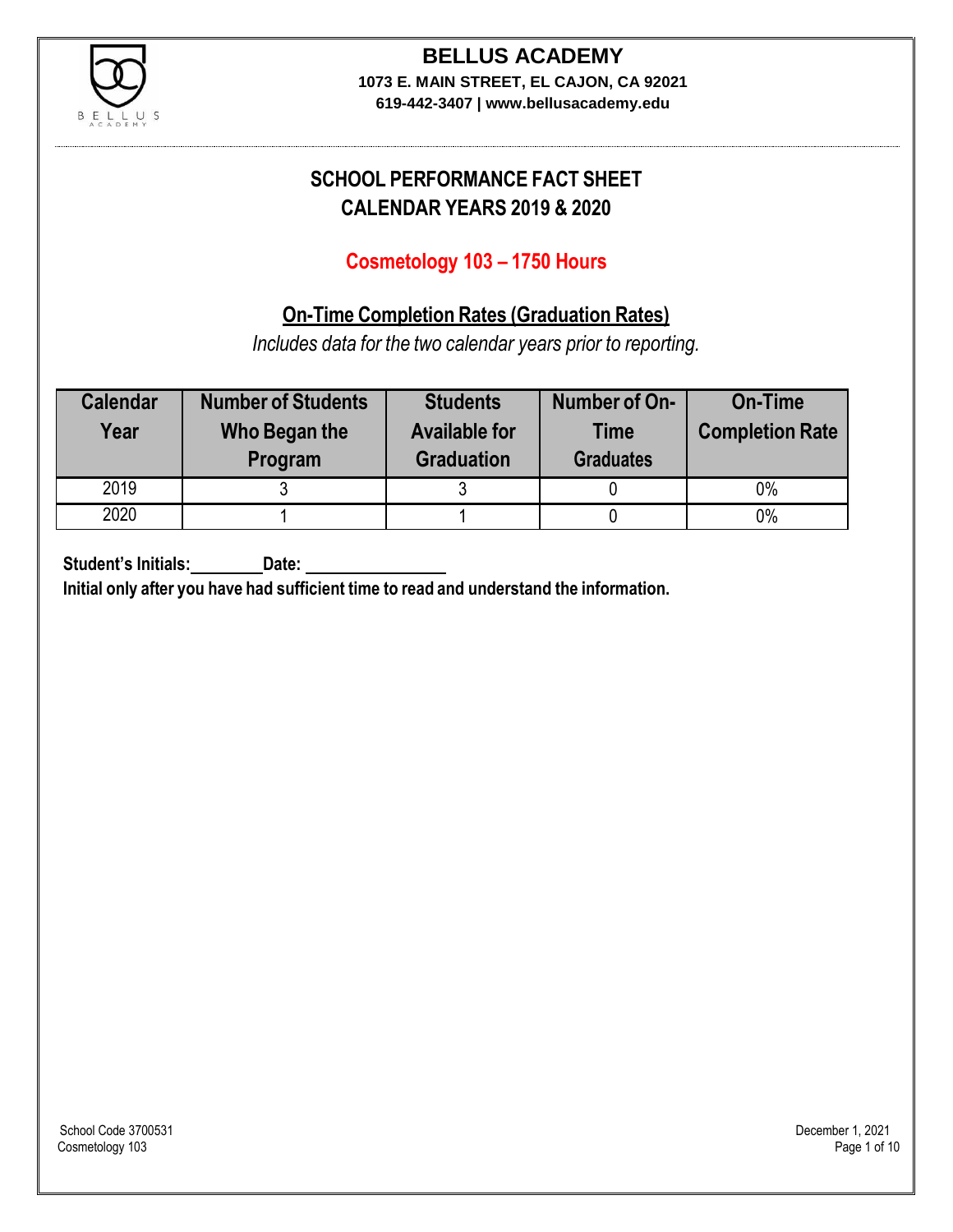

**619-442-3407 | www.bellusacademy.edu**

#### **Job Placement Rates** *(includes data for the two calendar years prior to reporting)*

| <b>Calendar</b> | Number of       | Number of        | <b>Graduates</b>     | <b>Graduates</b> | <b>Placement Rate %</b> |
|-----------------|-----------------|------------------|----------------------|------------------|-------------------------|
| Year            | <b>Students</b> | <b>Graduates</b> | <b>Available for</b> | Employed in the  | <b>Employed in the</b>  |
|                 | <b>Who</b>      |                  | <b>Employment</b>    | <b>Field</b>     | <b>Field</b>            |
|                 | <b>Began</b>    |                  |                      |                  |                         |
|                 | Program         |                  |                      |                  |                         |
| 2019            | ঽ               |                  |                      |                  | 50%                     |
| 2020            |                 |                  |                      |                  | 0%                      |

You may obtain from the institution a list of the employment positions determined to be in the field for which a student received education and training by contacting the Admissions Representative at this institution.

## **Gainfully Employed Categories** *(includes data for the two calendar years prior to reporting)*

| <b>Calendar Year</b> | <b>Graduate Employed</b><br>in the Field<br>20-29 Hours Per<br><b>Week</b> | <b>Graduates Employed in the</b><br><b>Field at Least 30 Hours Per</b><br><b>Week</b> | <b>Total Graduates</b><br><b>Employed in the</b><br><b>Field</b> |
|----------------------|----------------------------------------------------------------------------|---------------------------------------------------------------------------------------|------------------------------------------------------------------|
| 2019                 |                                                                            |                                                                                       |                                                                  |
| 2020                 |                                                                            |                                                                                       |                                                                  |

## **Part-Time vs. Full-Time Employment**

#### **Single Position vs. Concurrent Aggregated Position**

| <b>Calendar Year</b> | <b>Graduates</b><br><b>Employed in the</b><br><b>Field in a Single</b><br><b>Position</b> | Graduates Employed in the<br><b>Field in Concurrent</b><br><b>Aggregated Positions</b> | <b>Total Graduates</b><br><b>Employed in the</b><br><b>Field</b> |
|----------------------|-------------------------------------------------------------------------------------------|----------------------------------------------------------------------------------------|------------------------------------------------------------------|
| 2019                 |                                                                                           |                                                                                        |                                                                  |
| 2020                 |                                                                                           |                                                                                        |                                                                  |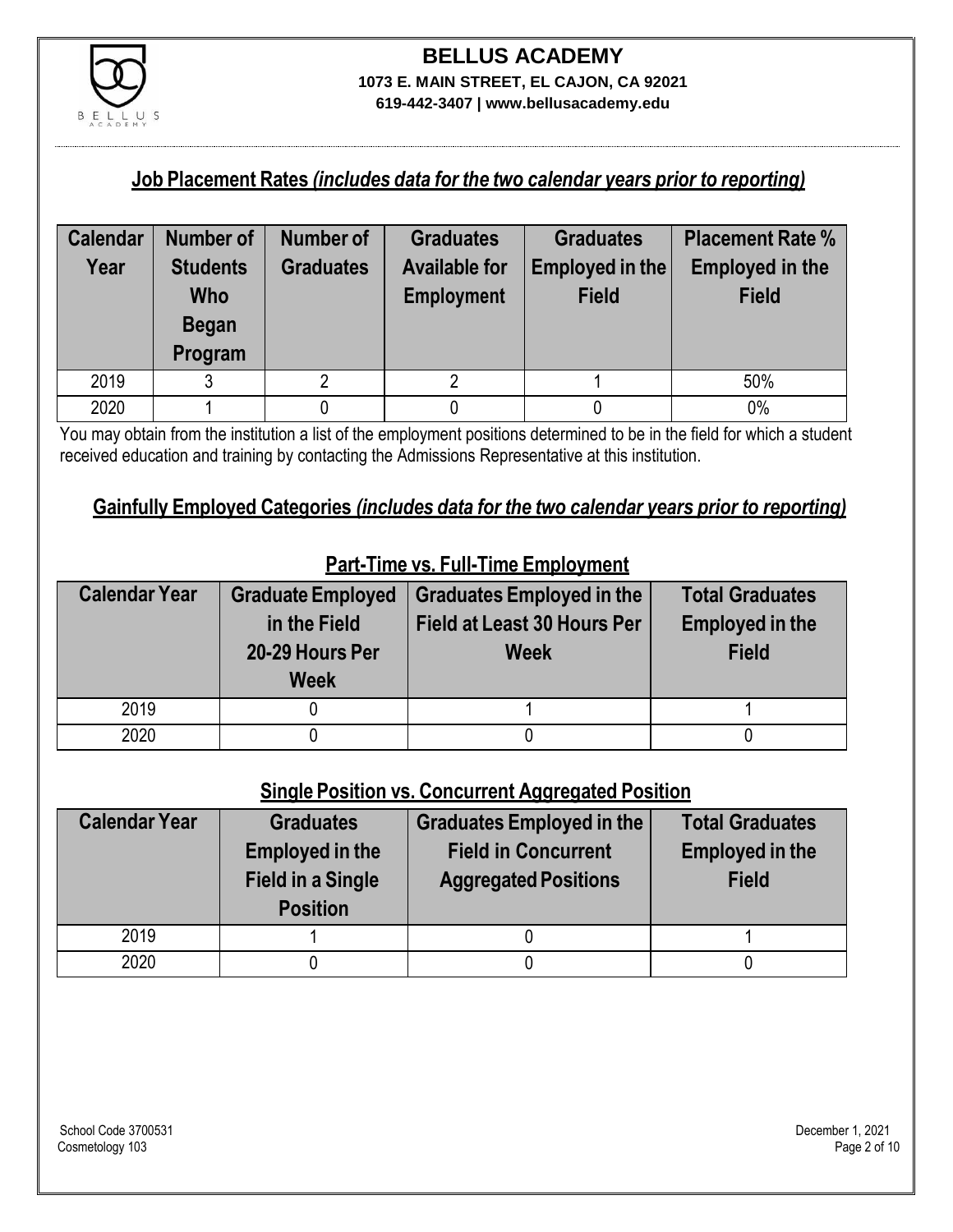

**619-442-3407 | www.bellusacademy.edu**

## **Self-Employed / Freelance Positions**

| <b>Calendar Year</b> | <b>Graduates Employed who are Self-</b><br><b>Employed or Working Freelance</b> | <b>Total Graduates</b><br><b>Employed in the Field</b> |
|----------------------|---------------------------------------------------------------------------------|--------------------------------------------------------|
| 2019                 |                                                                                 |                                                        |
| 2020                 |                                                                                 |                                                        |

## **InstitutionalEmployment**

| <b>Calendar Year</b> | <b>Graduates Employed in the Field who are</b><br><b>Employed by the Institution, an Employer</b><br>Owned by the Institution, or an Employer<br>who Shares Ownership with the<br>Institution. | <b>Total Graduates</b><br><b>Employed in the Field</b> |
|----------------------|------------------------------------------------------------------------------------------------------------------------------------------------------------------------------------------------|--------------------------------------------------------|
| 2019                 |                                                                                                                                                                                                |                                                        |
| 2020                 |                                                                                                                                                                                                |                                                        |

**Student's Initials:** Date:

**Initial only after you have had sufficient time to read and understand the information.**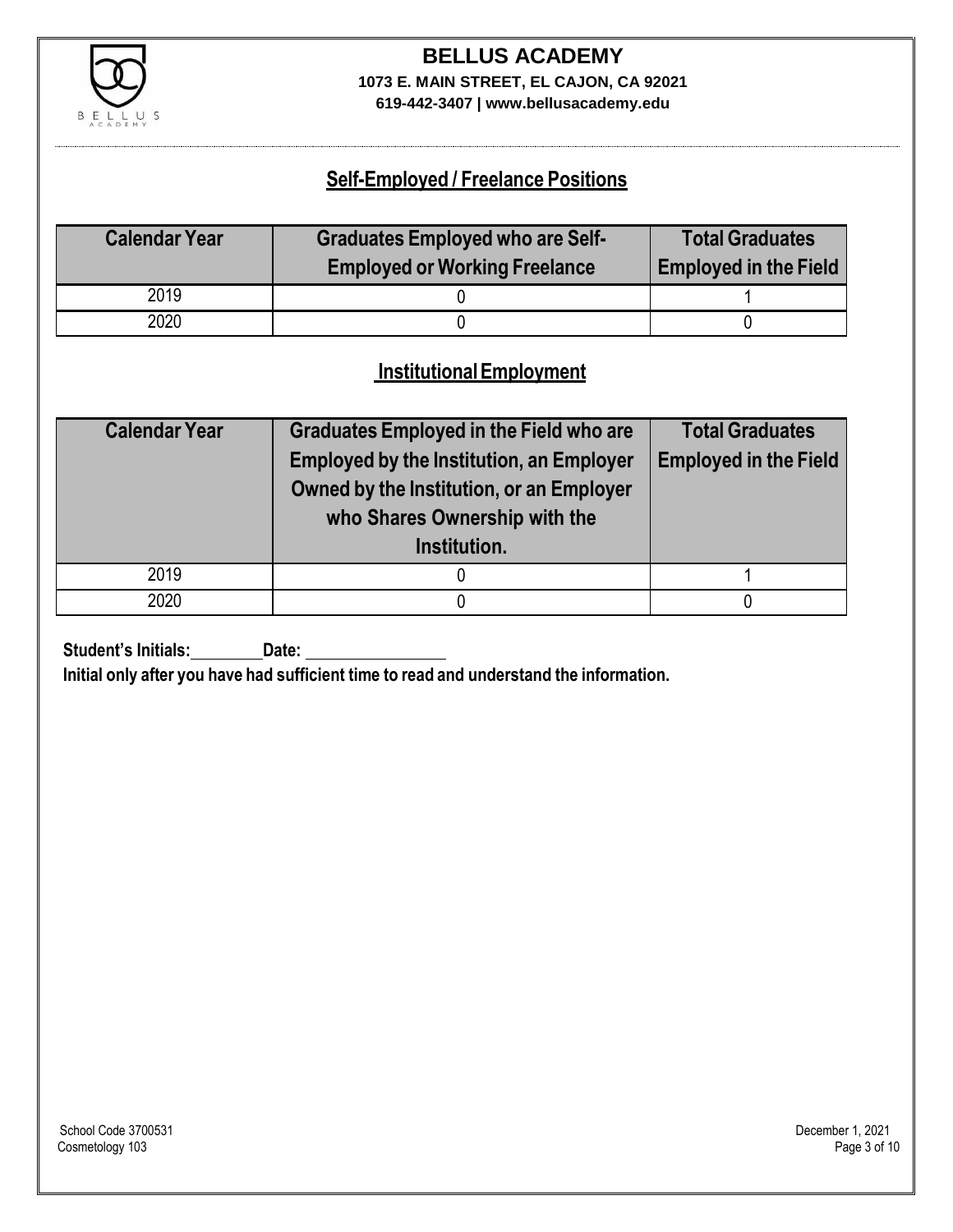

#### **License Examination Passage Rates** *(includes data for the two calendar years prior to reporting)*

| <b>Calendar</b><br>Year | Number of<br><b>Graduates in</b><br><b>Calendar Year</b> | Number of<br><b>Graduates</b><br><b>Taking Exam</b> | <b>Who</b><br><b>Number</b><br><b>First</b><br><b>Passed</b><br><b>Available Exam</b><br>Exam | <b>Number Who</b><br><b>Failed First</b><br><b>Available</b><br>Exam | <b>Passage</b><br><b>Rate</b> |
|-------------------------|----------------------------------------------------------|-----------------------------------------------------|-----------------------------------------------------------------------------------------------|----------------------------------------------------------------------|-------------------------------|
| 2019                    |                                                          |                                                     |                                                                                               |                                                                      | 100%                          |
| 2020                    |                                                          |                                                     |                                                                                               |                                                                      | 0%                            |

Licensure examination passage data is not available from the state agency administering the examination. We are unable to collect data from 0 graduates.

**Student's Initials: Date: Initial only after you have had sufficient time to read and understand the information.**

School Code 3700531 December 1, 2021<br>Cosmetology 103 Page 4 of 10 Cosmetology 103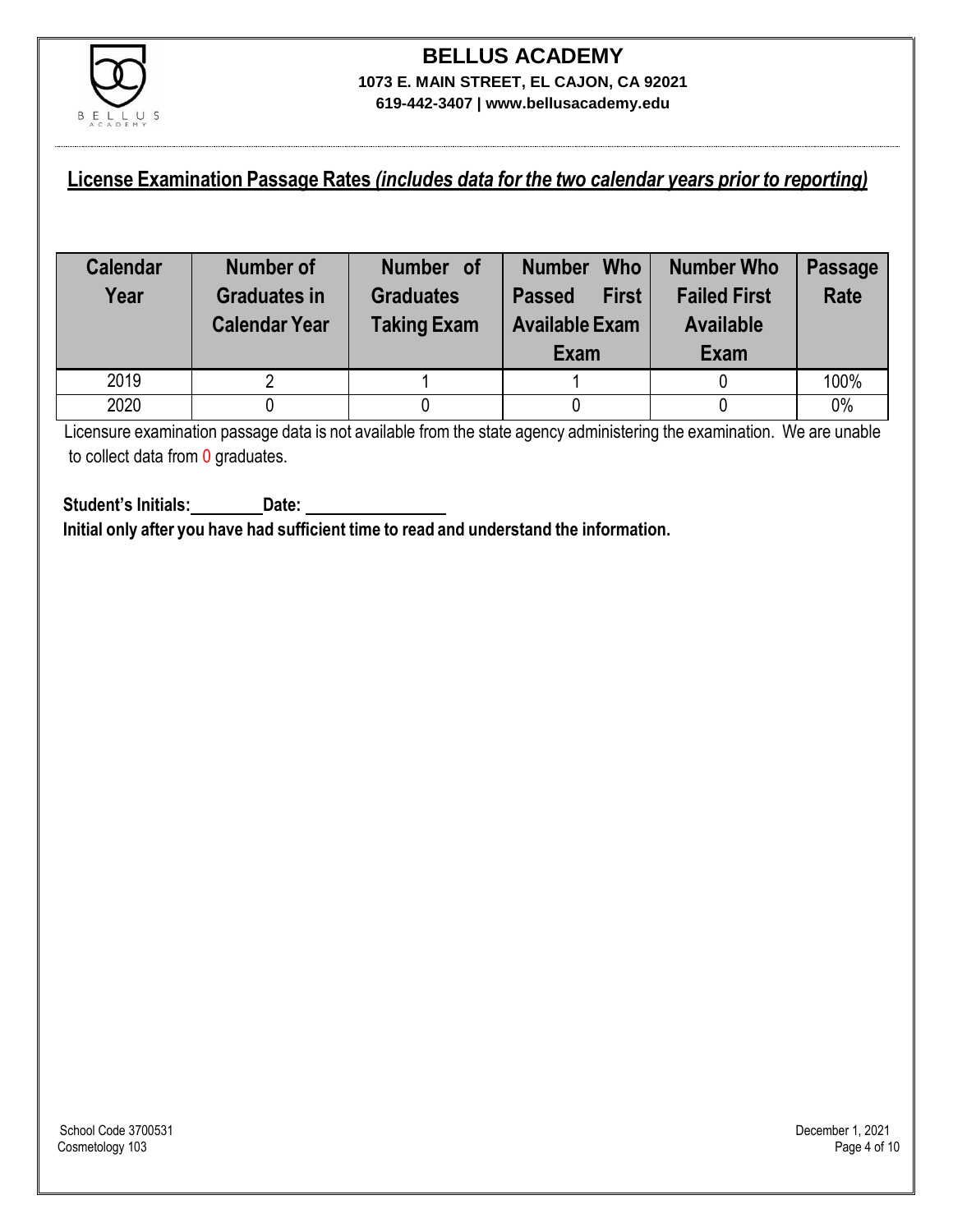

### **Salary and Wage Information** *(includes data for the two calendar years prior to reporting)*

#### **Annual salary and wages reported for graduates employed in the field.**

| <b>Calendar</b> | <b>Graduates</b>     | <b>Graduates</b>   |                   |                      | \$20,001 \$35,001 \$40,001 \$45,001 No Salary |
|-----------------|----------------------|--------------------|-------------------|----------------------|-----------------------------------------------|
| Year            | <b>Available for</b> | <b>Employed in</b> |                   |                      | <b>Information</b>                            |
|                 | <b>Employment</b>    | <b>Field</b>       | \$25,000 \$40,000 | $ $45,000$ \\$50,000 | <b>Reported</b>                               |
| 2019            |                      |                    |                   |                      |                                               |
| 2020            |                      |                    |                   |                      |                                               |

A list of sources used to substantiate salary disclosures is available from the school. Wage and salary data was gathered using the following data: Graduate Employment verification. Additional wage and salary information may be found on the Bureau of Labor Statistics O\*Net websites for each discipline at:

Cosmetology

[http://www.careerinfonet.org/occ\\_rep.asp?optstatus=011000000&soccode=395012&id=1&nodeid=2&stfips=06&sear](http://www.careerinfonet.org/occ_rep.asp?optstatus=011000000&soccode=395012&id=1&nodeid=2&stfips=06&search=Go) [ch=Go](http://www.careerinfonet.org/occ_rep.asp?optstatus=011000000&soccode=395012&id=1&nodeid=2&stfips=06&search=Go)

**Student's Initials:** Date: Date: **Initial only after you have had sufficient time to read and understand the information.**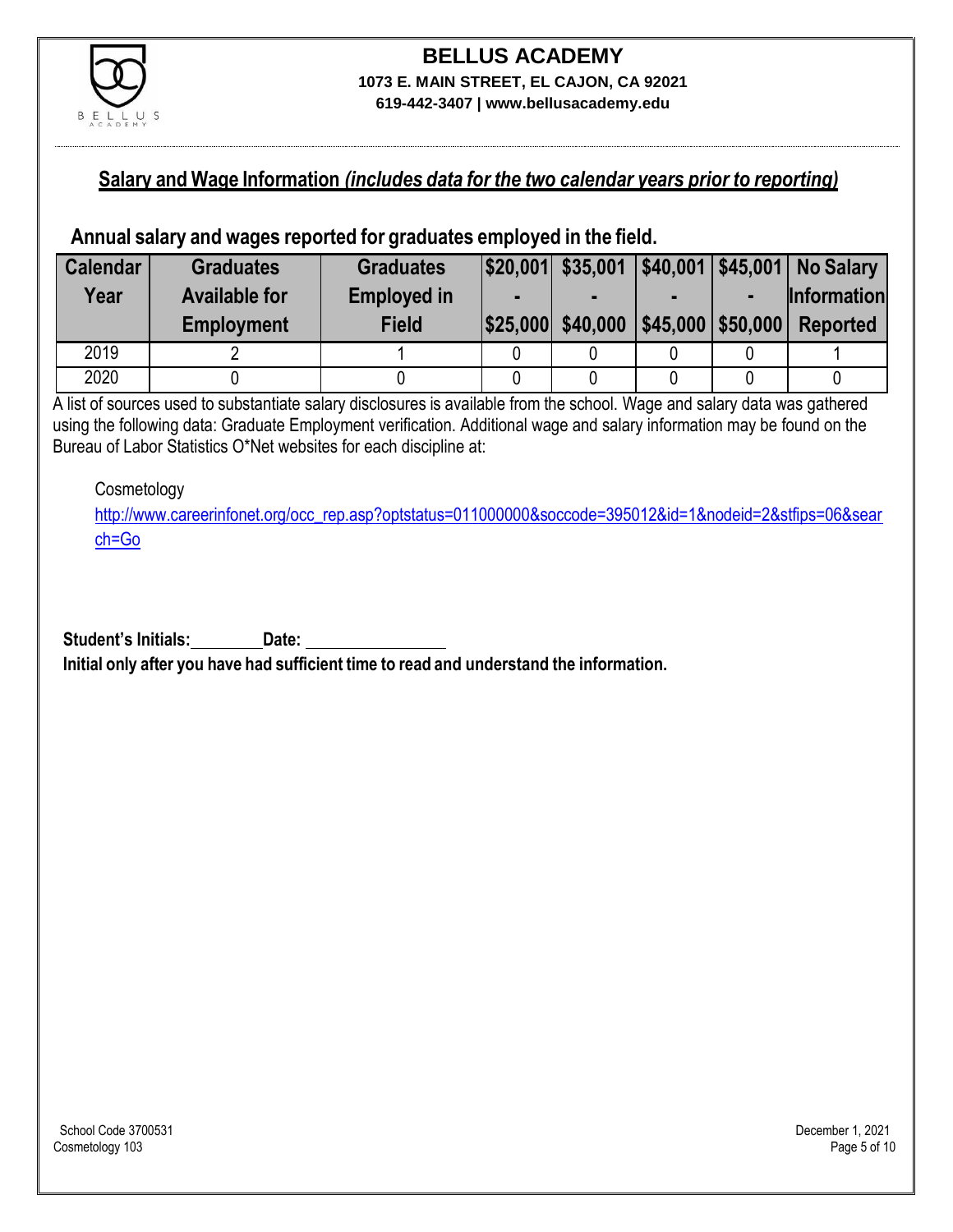

## **Cost of Educational Program**

Total charges for the program for students completing on time in 2019: **\$27,940.** Total charges may be higher for students that do not complete on time.

Total charges for the program for students completing on time in 2020: **\$28,214.** Total charges may be higher for students that do not complete on time.

**Student's Initials: Date: Initial only after you have had sufficient time to read and understand the information.**

## **Federal Student Loan Debt**

| <b>Calendar</b><br>Year(s) | Most recent three<br>year cohort default<br>rate, as reported by<br>the United State<br><b>Department of</b><br>Education. <sup>1</sup> | The percentage of<br>enrolled students<br>receiving federal<br>student loans to<br>pay for this<br>program. | The percentage of<br>graduates who<br>took out federal<br>student loans to<br>pay for this<br>program. | The average amount of<br>federal student loan<br>debt of graduates who<br>took out federal<br>student loans at this<br>institution. |
|----------------------------|-----------------------------------------------------------------------------------------------------------------------------------------|-------------------------------------------------------------------------------------------------------------|--------------------------------------------------------------------------------------------------------|-------------------------------------------------------------------------------------------------------------------------------------|
| 2019                       |                                                                                                                                         | 50%                                                                                                         | 50%                                                                                                    | \$4641                                                                                                                              |
| 2020                       | 1.5%                                                                                                                                    | 0%                                                                                                          | $0\%$                                                                                                  | \$3739                                                                                                                              |

<sup>1</sup>The percentage of students who defaulted on their federal student loans is called the Cohort Default Rate (CDR). It shows the percentage of this school's students who were more than 270 days (9 months) behind on their federal student loans within three years of when the first payment was due. This is the most recent CDR reported by the U.S. Department of Education.

**Student's Initials: Date: Initial only after you have had sufficient time to read and understand the information.**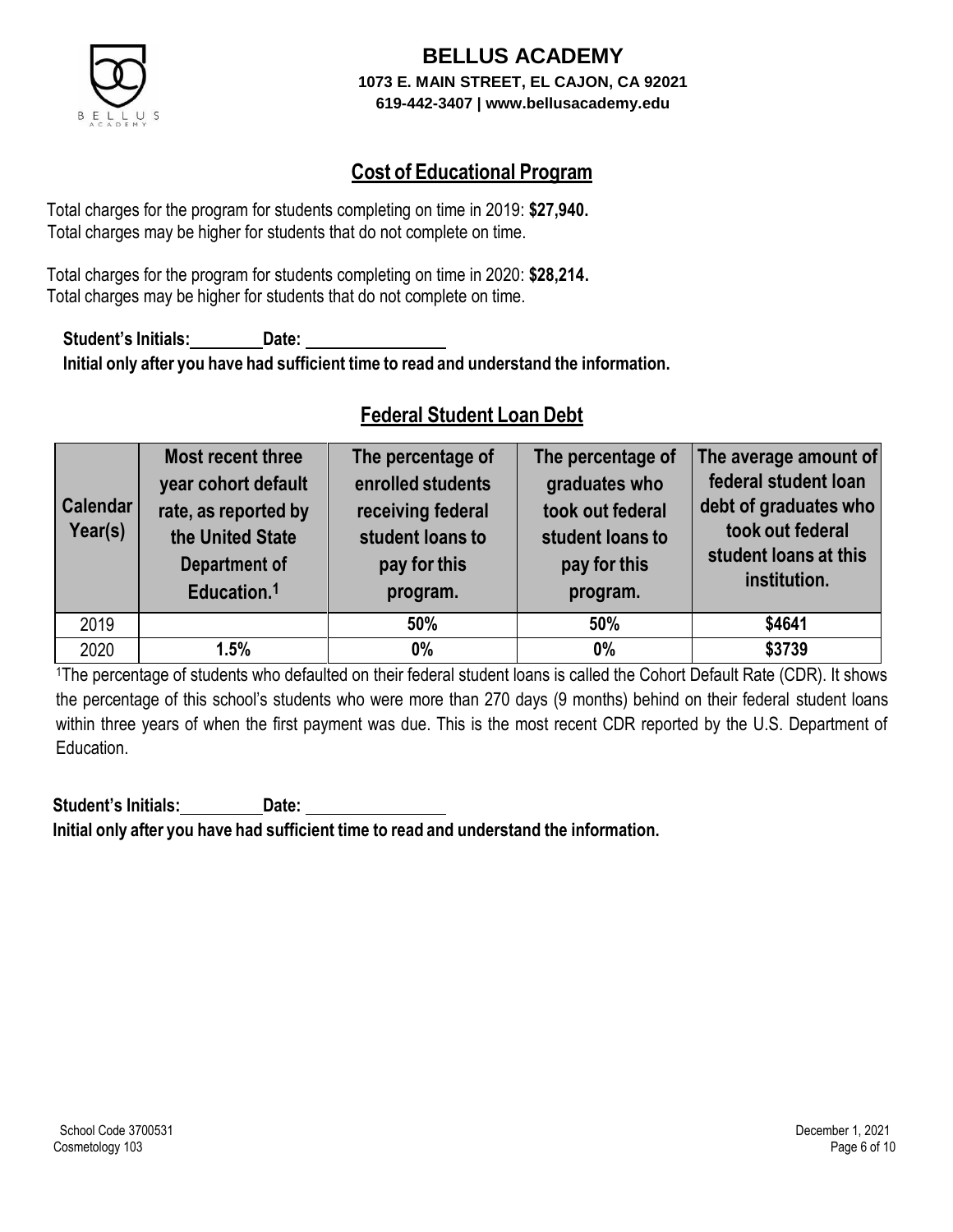

This fact sheet is filed with the Bureau for Private Postsecondary Education. Regardless of any information you may have relating to completion rates, placement rates, starting salaries, or license exam passage rates, this fact sheet contains the information as calculated pursuant to state law.

Any questions a student may have regarding this fact sheet that have not been satisfactorily answered by the institution may be directed to the Bureau for Private Postsecondary Education at 1747 N. Market Blvd, Suite 225, Sacramento, CA 95834, [www.bppe.ca.gov,](http://www.bppe.ca.gov/) toll-free telephone number (888) 370-7589 or by fax (916) 263-1897.

Student Name – Print

Student Signature Date

School Official Date Date Date Date Date Date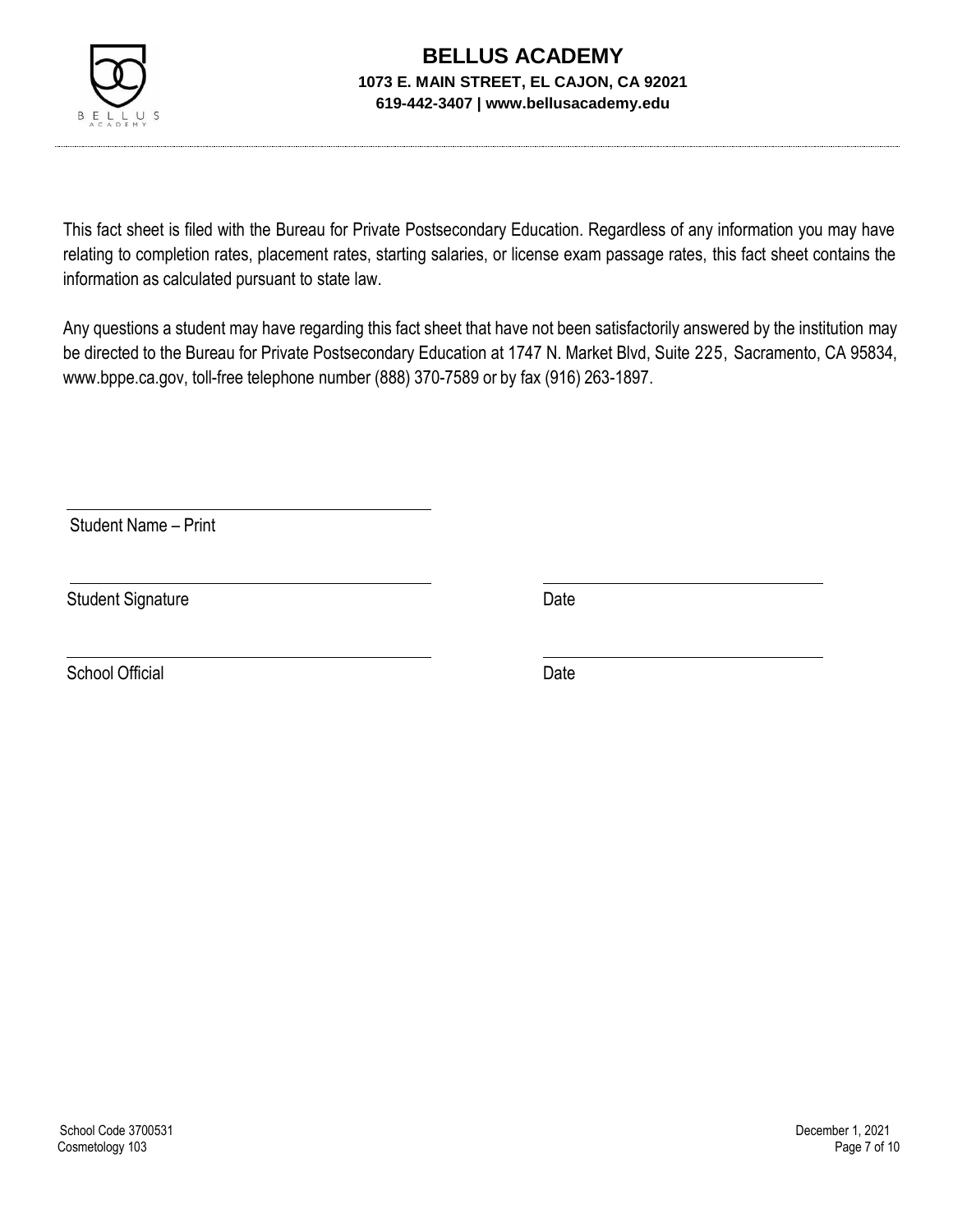

# **BELLUS ACADEMY**

#### **1073 E. MAIN STREET, EL CAJON, CA 92021 619-442-3407 | www.bellusacademy.edu**

## **Definitions**

- "Number of Students Who Began the Program" means the number of students who began a program who were scheduled to complete the program within 100% of the published program length within the reporting calendar year and excludes all students who cancelled during the cancellation period.
- "Students Available for Graduation" is the number of students who began the program minus the number of students who have died, been incarcerated, or been called to active military duty.
- "Number of On-time Graduates" is the number of students who completed the program within 100% of the published program length within the reporting calendar year.
- "On-time Completion Rate" is the number of on-time graduates divided by the number of students available for graduation.
- "150% Graduates" is the number of students who completed the program within 150% of the program length (includes on-time graduates).
- "150% Completion Rate" is the number of students who completed the program in the reported calendar year within 150% of the published program length, including on-time graduates, divided by the number of students available for graduation.
- "Graduates Available for Employment" means the number of graduates minus the number of graduates unavailable for employment.
- "Graduates Unavailable for Employment" means the graduates who, after graduation, die, become incarcerated, are called to active military duty, are international students that leave the United States or do not have a visa allowing employment in the United States, or are continuing their education in an accredited or bureau-approved postsecondary institution.
- "Graduates Employed in the Field" means graduates who beginning within six months after a student completes the applicable educational program are gainfully employed, whose employment has been reported, and for whom the institution has documented verification of employment. For occupations for which the state requires passing an examination, the six months period begins after the announcement of the examination results for the first examination available after a student completes an applicable educational program.
- "Placement Rate Employed in the Field" is calculated by dividing the number of graduates gainfully employed in the field by the number of graduates available for employment.
- "Number of Graduates Taking Exam" is the number of graduates who took the first available exam in the reported calendar year.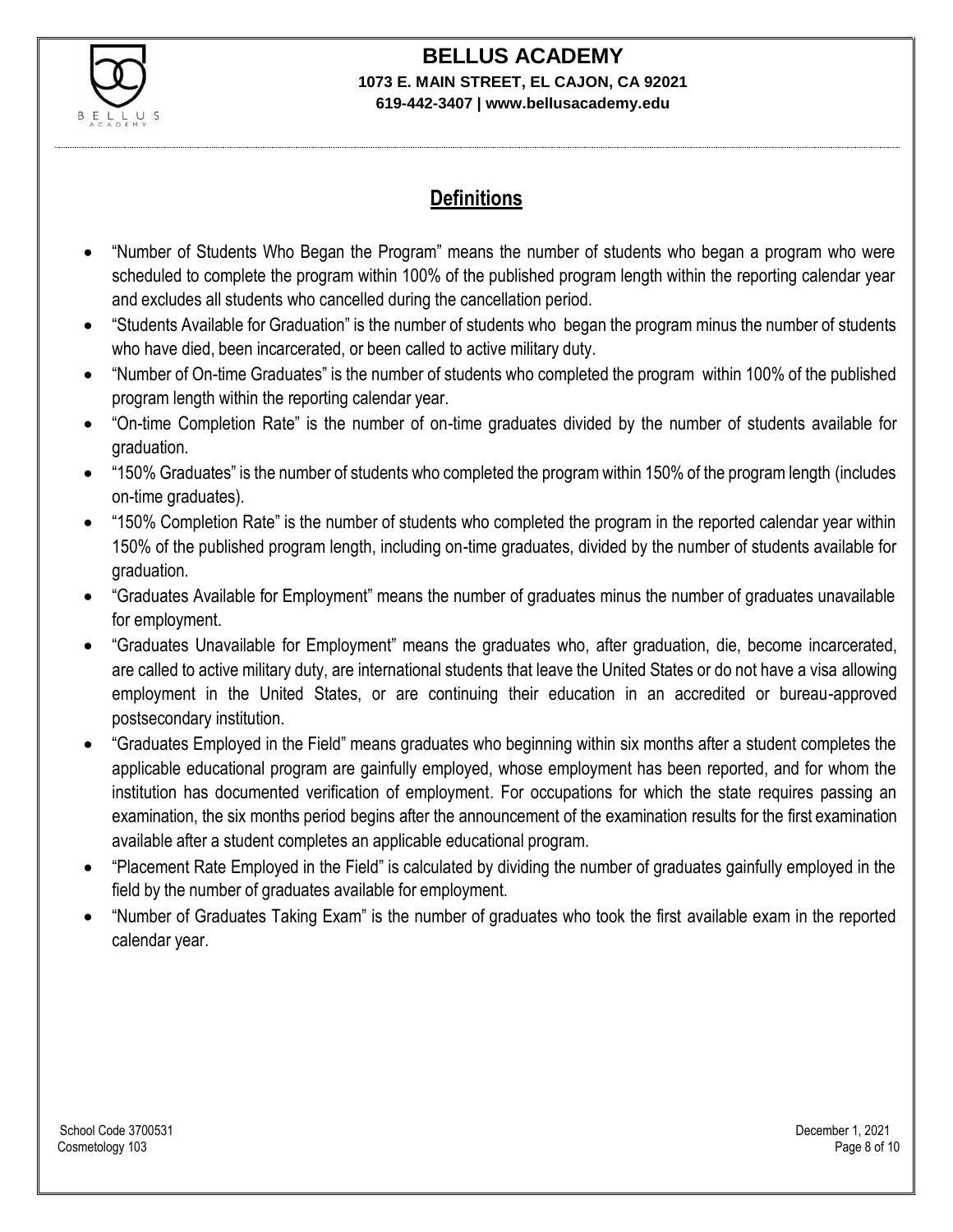

- "First Available Exam Date" is the date for the first available exam after a student completed a program.
- "Passage Rate" is calculated by dividing the number of graduates who passed the exam by the number of graduates who took the reported licensing exam.
- "Number Who Passed First Available Exam" is the number of graduates who took and passed the first available licensing exam after completing the program.
- "Salary" is as reported by graduate or graduate's employer.
- "No Salary Information Reported" is the number of graduates for whom, after making reasonable attempts, the school was not able to obtain salary information.